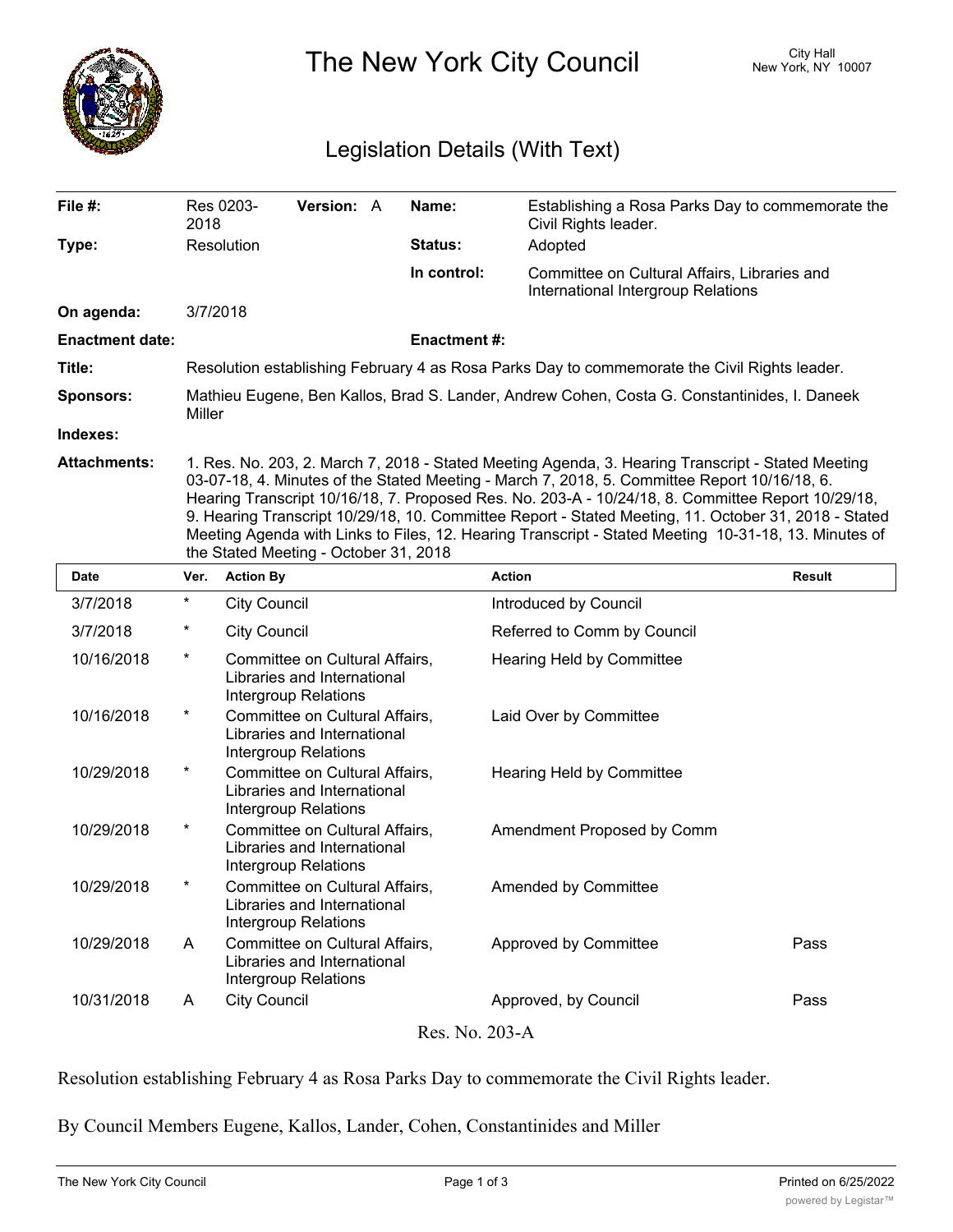Whereas, Rosa Parks, was born Rosa Louise McCauley in Tuskegee, Alabama on February 4, 1913; and Whereas, As a prominent Civil Rights activist, Rosa Parks was a long-time member of the Montgomery chapter of the National Association for the Advancement of Colored People (NAACP) and served as the chapter's secretary; and

Whereas, On December 1, 1955, Rosa Parks famously refused to surrender her seat to a white passenger on a Montgomery, Alabama bus, which lead to a city-wide boycott of buses; and

Whereas, In 1900, Montgomery passed a city ordinance to segregate bus passengers by race, and created a white-only section in the front and a "colored" section for black people in the rear of the bus; and

Whereas, According to the law, no passenger would be required to move or give up their seat and stand if the bus was crowded and no other seats were available, though by custom Montgomery bus drivers adopted the practice of requiring black riders to move when there were no white-only seats available; and

Whereas, While returning home from her job as an assistant tailor at a department store, Rosa Parks and four other African-Americans were asked to give up their seats to white passengers who were standing; and

Whereas, After refusing to give up her seat, Rosa Parks was arrested and convicted of disorderly conduct and violating Montgomery's racial segregation laws; and

Whereas, Her act of civil disobedience resulted in the Montgomery Bus Boycott, led by Martin Luther King Jr. where African Americans refused to ride city buses and instead walked or organized carpools; and

Whereas, 42,000 African Americans boycotted the Montgomery city buses for 381 days, beginning on December 5, 1955, until the bus segregation laws were changed on December 21, 1956; and

Whereas, The United States Supreme Court ruled on November 12, 1956 that the Montgomery segregation law was unconstitutional, and on December 20, 1956, Montgomery officials were ordered to desegregate buses; and